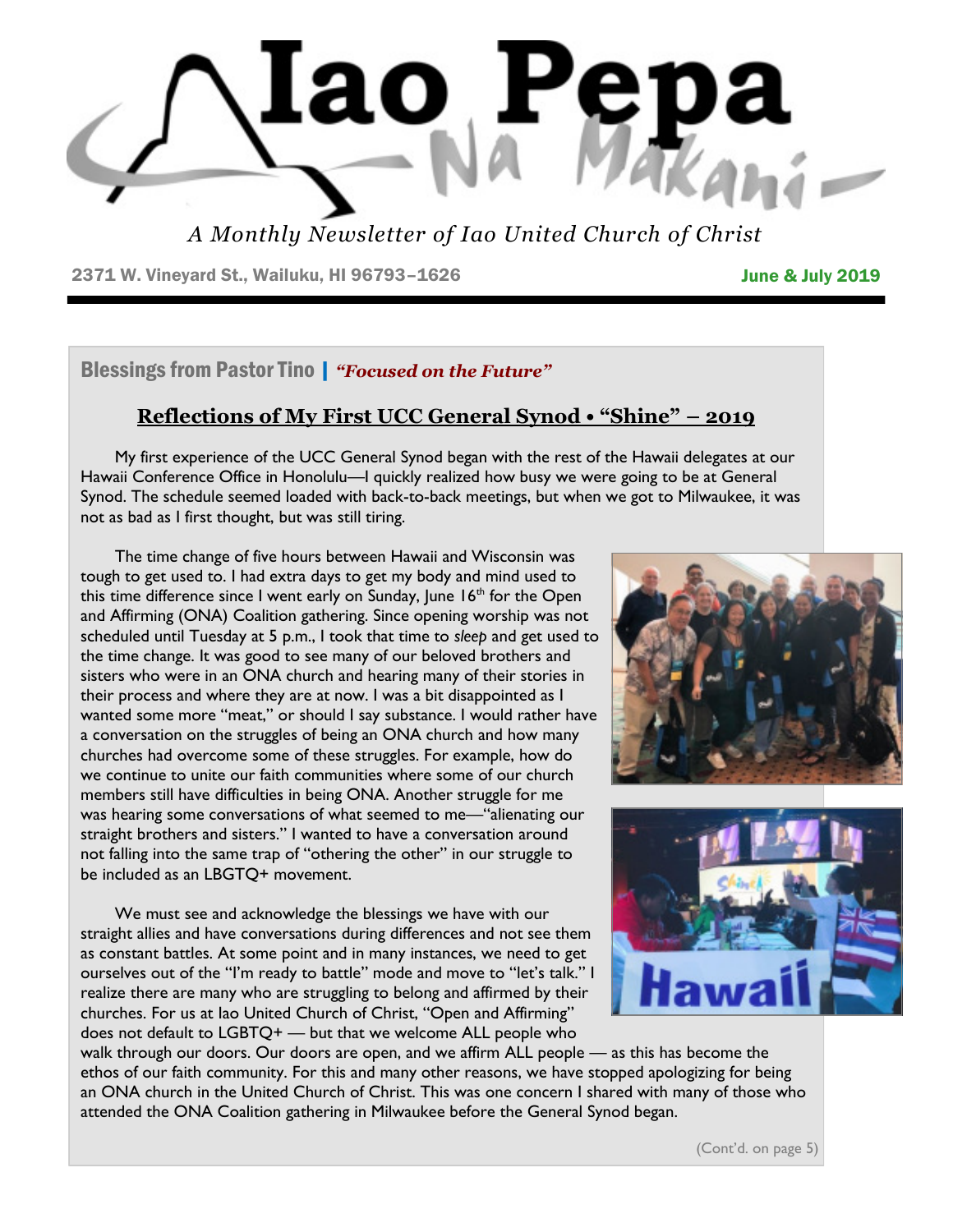# *June & July Lectionary*

#### **Jun. 2 7th Sunday of Easter**

 **Acts 16:16-34** Psalm 97 Revelations 22:12-21 John 17:20-26 *Breaking Chains*

**Jun. 9 Pentecost Sunday** Acts 2:1-21 Psalm 104:24-34

 **Romans 8:14-17** John 14:8-17 *Gathered and Scattered*

**Jun. 16 Trinity Sunday** 

 **Proverbs 8:1-4, 22-31** Psalm 8 Romans 5:1-5 John 16:12-15 *Wisdom Calls*

**Jun. 23 2nd Sunday after Pent.** 

 **1 Kings 19:1-4** Psalm 22:19-28 Galatians  $3:23-29$  Luke 8:26-39 *In God's Presence*

#### **Jun. 30 3nd Sunday after Pent.**

 **2 Kings 2:1-2, 6-14** Psalm<sub>16</sub> Galatians 5:1, 13-25 Luke 9:51-62 *Pick Up the Mantle*

#### **Jul. 7 4th Sunday after Pent.**

 **2 Kings 5:1-14** Psalm 66:1-9 Galatians 6:7-16 Luke 10:1-11, 16-20 *Surprising Prophets*

#### **Jul. 14 5th Sunday after Pent.**

 Amos 7:7-17 Psalm 25:1-10 Colossians 1:1-14  **Luke 10:25-37** *Caring Neighbors*

#### **Jul. 21 6th Sunday after Pent.**

 Amos 8:1-12 Psalm 15 Colossians 1:15-28  **Luke 10:38-42** *Word and Work*

#### **Jul. 28 7th Sunday after Pent.**

Hosea 1:2-10 Psalm 138 Colossians 2:6-15  **Luke 11:1-13** *Shaped by Prayer*

The lesson in **bold** is the focus of both the message of the day and any Sunday School lesson; the italicized title is the theme for the Sunday service. ●

#### June Worship Responsibilities\*

Readers *Sanoe Awae & Arlene Tamag* 

# June 2

Greeter: *Rena Hayashi* Ushers: *S. King, L. Shiroma, Y. Yoruw* Aloha Hour: *Gail Ideue & Jennifer Saito* 

## June 9

Aloha Hour: *S. King, D. Krueger & S. Awai* 

# June 16

Aloha Hour: *Jan Saiki & Betsy Scheller* 

#### June 23

Aloha Hour: *Mike Takamatsu & Joy Yamane* 

#### June 30 Aloha Hour: *Maui Kosrae Etawi*

#### July Worship Responsibilities\*

Readers *Lee Murakami & Cory Sigrah* 

# July 7

Greeter: *Shannon Ribao* Ushers: *The Hashiros, Jaime Ribao* Aloha Hour: *Maybelle Hashizume & Jane Tesoro* 

 July 14 Aloha Hour: *Lee Murakami & Lynette Shiroma* 

> July 21 Aloha Hour: *Jaime & Shannon Ribao*

# July 28

Aloha Hour: *Maui Kosrae Etawi* 

*\* ( same greeter, ushers and hosts for the whole month )* 

# *June & July Birthdays*

- 6/3 Joyce Romero
- 6/4 Josaiah Warren
- 6/6 Isaiah Mathin
- 6/7 Javis Yoruw
- 6/10 Rita Whitford
- 6/11 Caroline Belsom
- 6/13 Sumiko Kuniyoshi
- 6/20 Corey Tanaka
- 6/21 Shizue Kadoyama Grace Mungwaath
- 6/24 Linda Johannes
- 6/27 Percival Tapia
- 6/28 Daniel Kamidoi
- 6/29 Makelyn Johannes
- 6/30 Shawn Yinmed
- 7/3 Courtney Akitake Anela Awai-Stewart
- 7/4 Dorothy Lester 7/6 David Belew
- Mabel Kobayashi
- 7/7 Lee Yamamoto
- 7/11 Howard Ikeda Katherine Tanaka
- 7/13 Jack Yoruw
- 7/14 Richard Carr, Sr.
- 7/16 Sepehana Hadley
- 7/17 Jackie Murai
- 7/20 Shirley Takitani Kahulu Nunokawa Hulukoa Nunokawa
- 7/23 Ayanson Fugow
- 7/28 Jennifer Saito Travis Ikeda
- 7/30 Francis Yinmed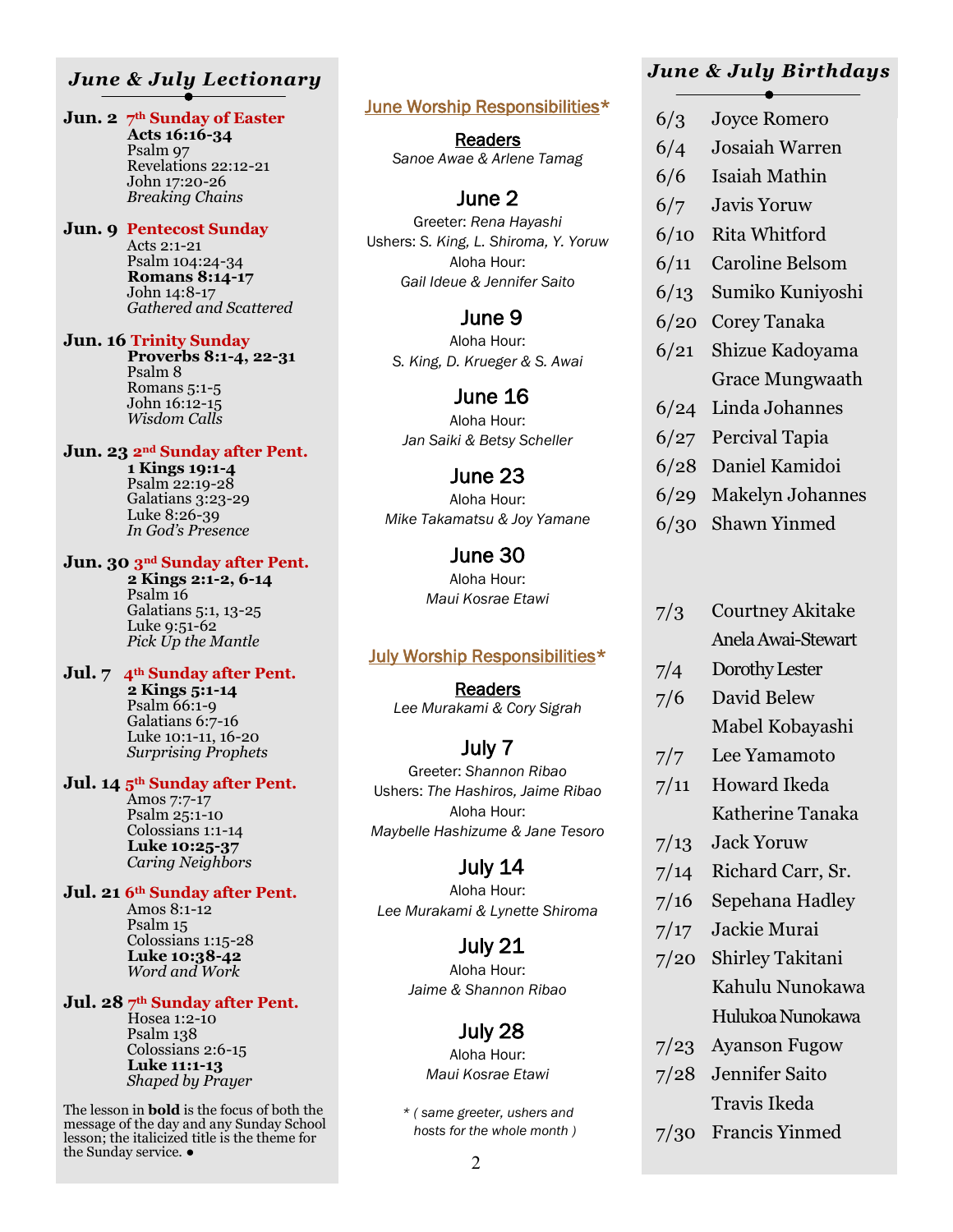# **Tim's** *Mana'o* **| Moderator's Notes**

Aloha Kakou,

It's official, summer is upon us. June so far has been a very busy month in my spiritual journey as Moderator of Iao United Church of Christ. Time flies, but it's actually been over a year of proud service in this capacity.

One of the key events was representing Iao UCC as a voting delegate in the Hawaii Conference United Church of Christ's 197th *'Aha Pae'aina* at Kaumakapili Church in Honolulu. During this time, my particular focus was on the business agenda of the 'Aha Makua. Some of the noteworthy takeaways from the first day included enjoying the youth actively participating during worship service as well as two different workshop sessions.

The first workshop I attended was *Changing Landscape*, presented by Don Remick and Bill Lyons. This gave me better insights to the changes of views on religion, spiritual practice and generational statistics. A question for the congregation: How do we nurture the attitudes, hearts, minds and commitments that will make it possible for the new ways of being that we want?



Early Happy Father's Day Throw Back!

The second workshop I attended was *HCUCC in the #MeToo Era,* presented by Michael Broderick, Sue Davidson, Jessica Morikone, and Beth Whitehead. It was great to learn how military, nonprofit and local business leaders have improved policies, procedures and practices in response to sexual harassment and misuse of positional power. The presenters also shared resources to help create a positive work culture.

Some of the noteworthy takeaways from the second day were the commissioning of the Conference Minister, Rev. Dr. David Popham, the election of General Synod Delegates, the budget, and the adoption of the living wage resolution. Essentially, this is the belief that "every person or family should be able to be financially self-sufficient and to modestly participate in the fullness of life that God envisions for all people." In addition to this, we came home after a hectic 5-hour delay at Honolulu International Airport to call Youlida Yorrow and Tim Greathouse to be Lay Leaders of Iao United Church of Christ the next day. May God bless both of them on their ministry journeys.

Ke Akua Pu, Tim Stewart, Moderator

A Note from the Editor I was hoping to put together a big and splashy Summer 2019 issue of *Iao Pepa* but somehow the months just sped past and it's now the end of July and we might as well publish what we have now so it doesn't all get too stale by the time August comes around. Newsletter issues through the end of the year will include: a remembrance of church elders who have passed away recently: Katsumi Tadakuma, Kats Matsuo, Tom Yamada, Ike Ikeda, and Bill Wimberley; a photographic look back at our Lenten activities; Iao Preschool's graduation; a feature on veterans of Iao UCC (from WW2 through Korea, Vietnam, and Iraq); upgrades and renovations to Kanda Hall and Fujitomo Hall; and a new feature—a regular column on the **oral history** of lao UCC and Wailuku town from interviews and conversations (by the editor) with longtime church members and friends.

~ L. Nebres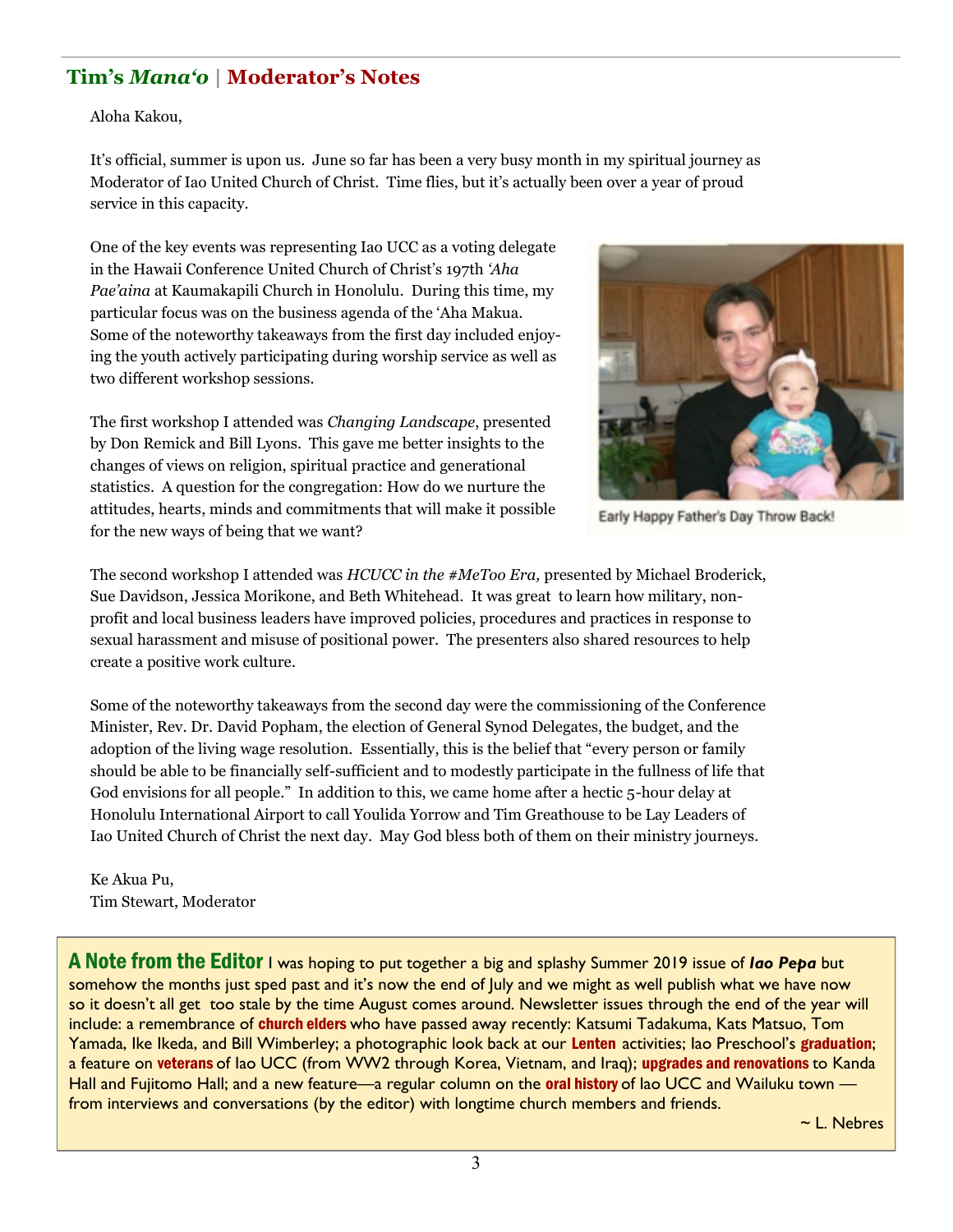*Congratulations to Iao UCC's 2019 Graduates*

*fr. Elementary School:* 

Jaydee Hadley (to Iao Middle School) Noah Johannes (to Lokelani Intermediate School) Jermalyn Tamag (to Iao Middle School) Darcy Petrus (to Iao Middle School)

> **Jaymina Bathin** (to Baldwin HS) Darson Defang (to Maui HS) Sharon Sigrah (to Maui HS) Johnalyn Yinmed (to Baldwin HS)

*fr. Middle School:* 

Cheryl Hadley (Baldwin HS) Kenye Cornelius (Baldwin HS) Satsigo Edmond (Baldwin HS) Cullen Mitchell (Kamehameha Schools Maui)

*fr. High School:* 

# *fr. College:*

Molly Murai (Portland State Univ.)





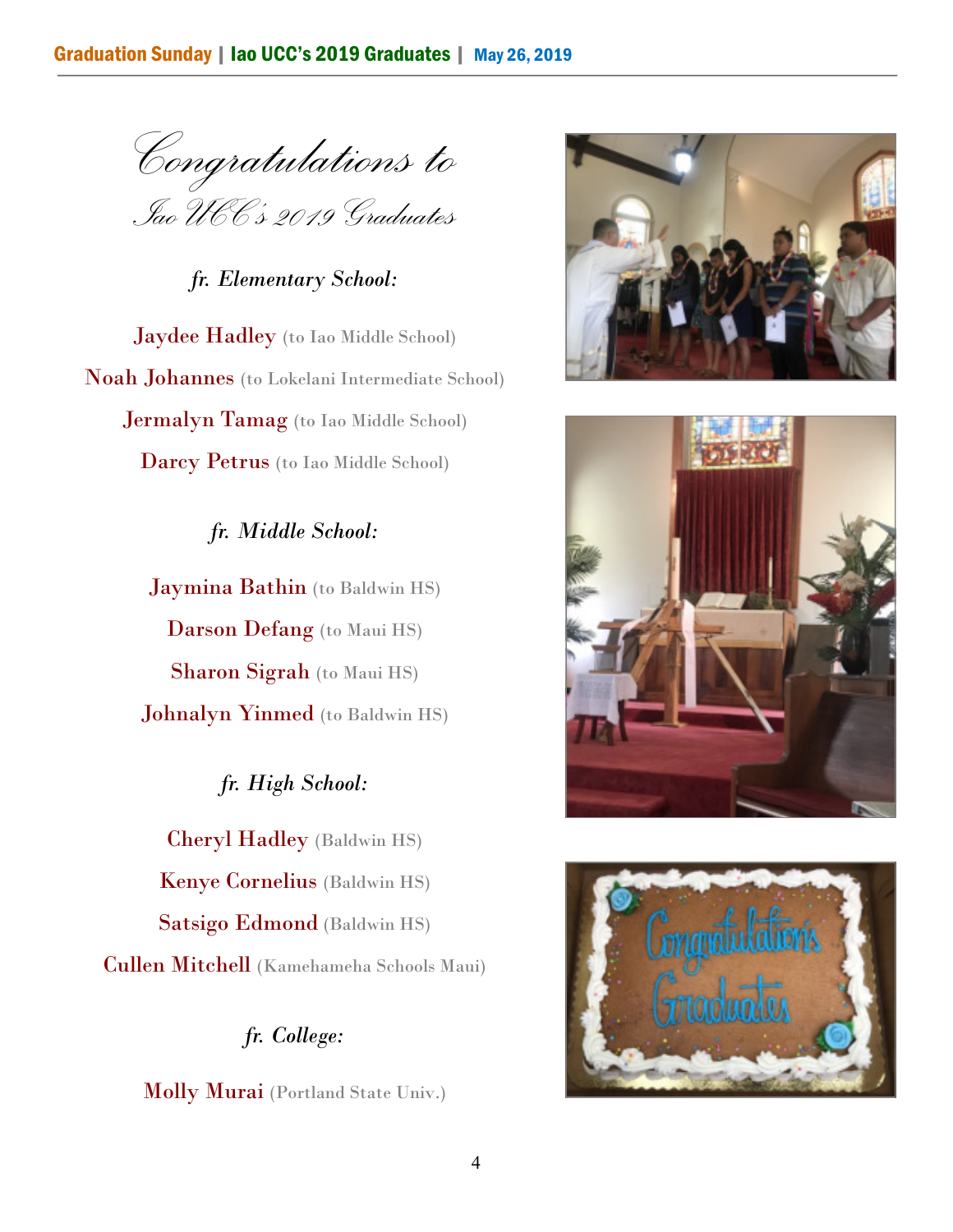Once we were all gathered at the beautiful Hilton in Milwaukee, it was good to see the rest of the delegates – even though I could see the time difference in their tired looks…<grin>. What a mixed group of delegates that is reflective of our Hawaii Conference! Opening worship and our first plenary was an amazing experience. I just had to take some time to reflect in wonder and awe of the diversity of our UCC

denomination – how proud I was, there, representing Iao UCC from a town called "Wailuku" and how much bigger we are than our normal Sunday gatherings. How much we are part of the greater body of Christ that is doing the work of justice, feeding the poor, caring for God's beloved children and so much more works of mission. I can still hear this entire body gathered in one large room – *singing in one accord.* 

 I want to thank our fearless leader who guided us in the entire process, Conference staffer Lori Yamashiro, who made sure we all had our travel plans completed, and who gathered and led us at General Synod, making sure we all



understood when and where we were supposed to be at meetings. Lastly, what I found most revealing in my first General Synod gathering was what seemed to me the "handing over of the baton." We had great leaders such as Caroline & Jack Belsom, Dorothy Lester, and so many former delegates who guided us, cared for us, gave us suggestions, and then let us loose to enjoy the experience as new delegates representing our beloved Hawaii Conference. Thank you, Hawaii Conference UCC, Tri-Isle Association, and Iao United Church, for entrusting me to represent you to our wider UCC Body of Christ. What an honor!

#### *Bendiciones y Mahalo!* Floren"Tino" Cordova – Pastor, Iao UCC

(Photo above: Pastor Tino reunited with his friends J.T. Hill and Terry Ogawa at the Synod)

# General Synod advocates rally for immigrants, protest threatened ICE raids

More than 500 delegates and visitors to the UCC General Synod took to the streets of Milwaukee, joining more than

100 local activists in a rally calling for a change in policies that separate immigrant families. Delegates first voted that morning to delay the start time of the afternoon session to allow all Synod-goers to participate in the mile-long march from the Wisconsin Center to the local office of U.S. Immigration and Customs Enforcement.

UCC advocates, chanting, "Don't be a hater; Love your neighbor," "Classrooms, not cages," and "UCC is loud and clear; Immigrants are welcome here!" filled the sidewalks in a massive wave of people that flowed almost a mile through the streets of downtown Milwaukee. A small knot of early arrivals, mostly local activists, handed out signs and organized a picket line, then watched as a huge wave of UCC members approached down the street, chanting, singing and waving handmade signs and banners.



The Rev. Traci Blackmon, associate general minister, UCC Justice and Local Church Ministries, who stood shoulder to shoulder with other clergy reminded the crowd near the end of the hour-long rally, "We understand that if we are not all free, none of us is free." Blackmon declared: "We will go to every state, we will open our churches for sanctuary, we will block this action with our very bodies." "But here's the thing," Blackmon added. "We realize that we don't just do it for those who are caged by steel. We do it also for those who are caged by hatred. We do it also for those who are held hostage by white supremacy. Also for those who are held hostage by not understanding the Gospel message… as we will not be silenced any more." Pastors who were prepared for arrest lined up, arms linked in front of a rear entrance to ICE headquarters, then joined others out in front after police made room on the street for the speeches that ended the rally.

Excerpted from: www.hcucc.org/general-synod-32-highlights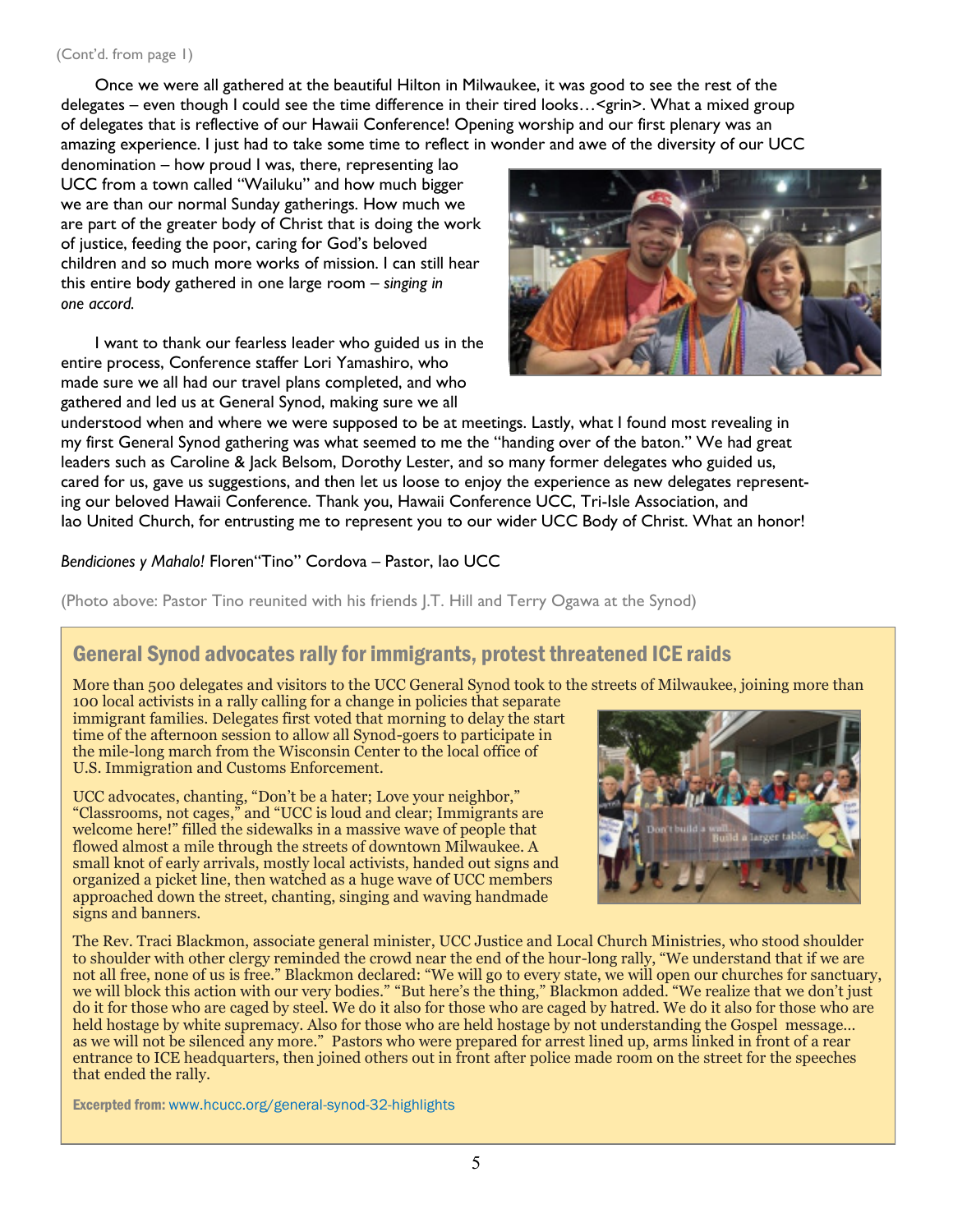# *Summer 2019* | Travel photos from far-flung adventurers...





Anna in Paris, France **Hashiros & Kamidois at Mt. Rushmore, SD** Warren & Helen in Japan





Grandpa Tino in Watsonville, CA



Rong & Tino at Kilauea Volcano



Anne, Samantha & Bobby in Waikiki



Dawna in Toledo, WA





Steve & Rena in Jeju, S. Korea Richard & Paul in New England



Betsy & Craig in Glaciers Nat'l. Park, AK



Anna in Cusco, Peru



Lauren, Rich, Scotty & Evan in Vancouver, WA



Lloyd (taking panoramic photo) at the top of the Rockefeller in New York City, NY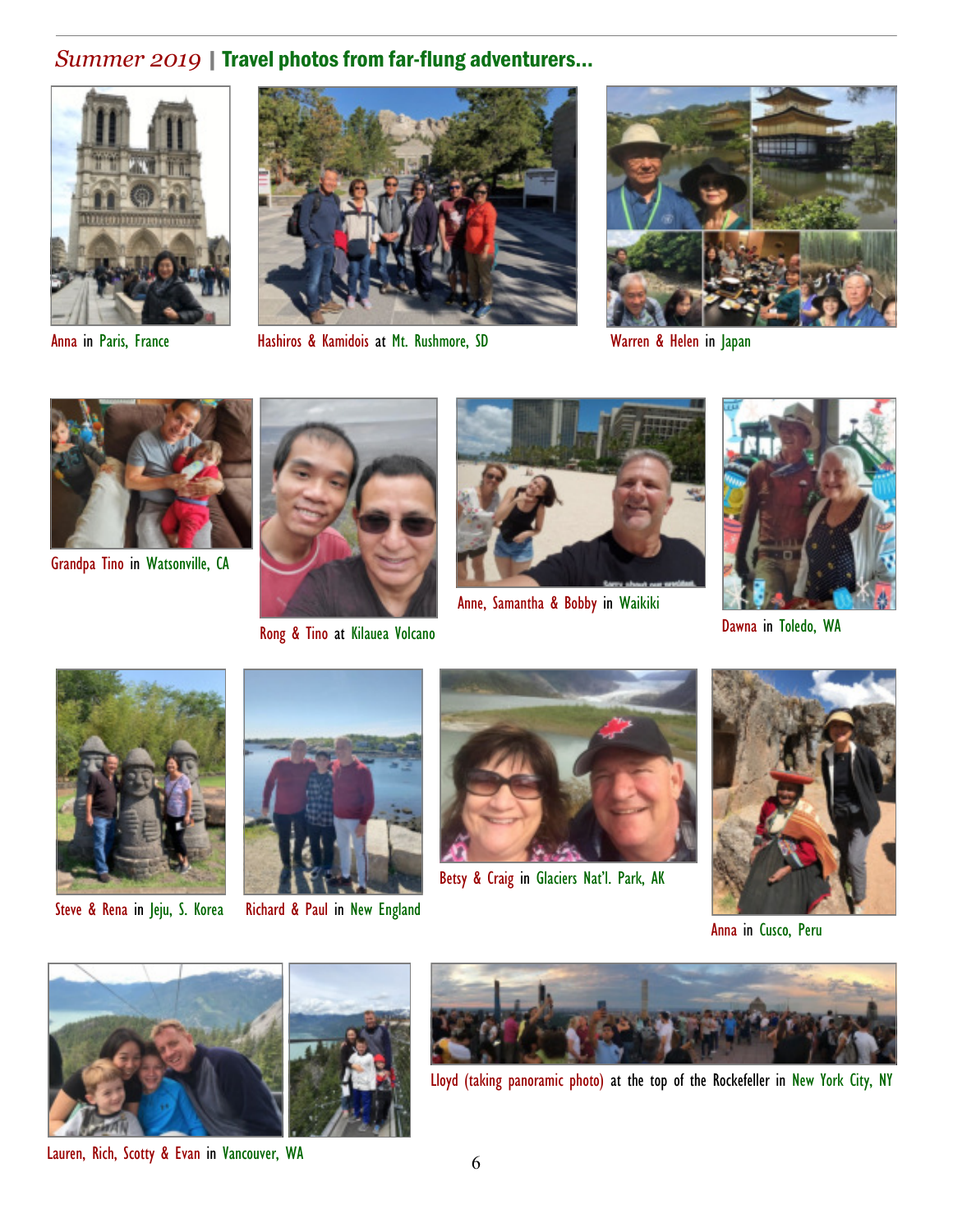

May 22, 2019

Rev. Florentino Cordova Iao United Church of Christ 2371 W. Vineyard St. Wailuku, HI 96793

Dear Rev. Cordova,

Please accept our warmest thanks for your recent church's donation to *A Cup of Cold Water*. We welcome your support of our mission to bring comfort and hope to our homeless brothers and sisters on Maui. Your donations of clothes, cases of water and other items are essential to help provide the basics of life—food, water, clothing, served with compassion to our neediest neighbors.

Please express our heartfelt gratitude to your entire congregation as our outreach mission is in its sixth year and we are discovering the need is as great as it was in the beginning. We continue to serve over 700 people each month. Churches such as yours enable our mutual work to continue.

We would be delighted to come visit one of your services and have you come share a van run with us. Please be in touch if we can help in any way keep our communication and service work continuing.

Thank you with much appreciation and aloha,

Paula Baldwin, President A Cup of Cold Water, A Community Care Van

> *A Cup of Cold Water is an outreach ministry of the Episcopal Churches of Maui*  acupofcoldwatermaui@gmail.com

# Iao UCC's Annual Bazaar

Friday, August  $3 - 6$  to 8 p.m. Saturday, August  $4-8$  a.m. to 1 p.m.



{ clothing, shoes, sporting goods, kitchenware, furniture, household goods, plants, etc. }

Please bring your donations of rummage sale items to Kanda Hall any day this month.

If Kanda Hall is closed, leave your items on the lanai and someone will take them inside at the end of the day. Mahalo!